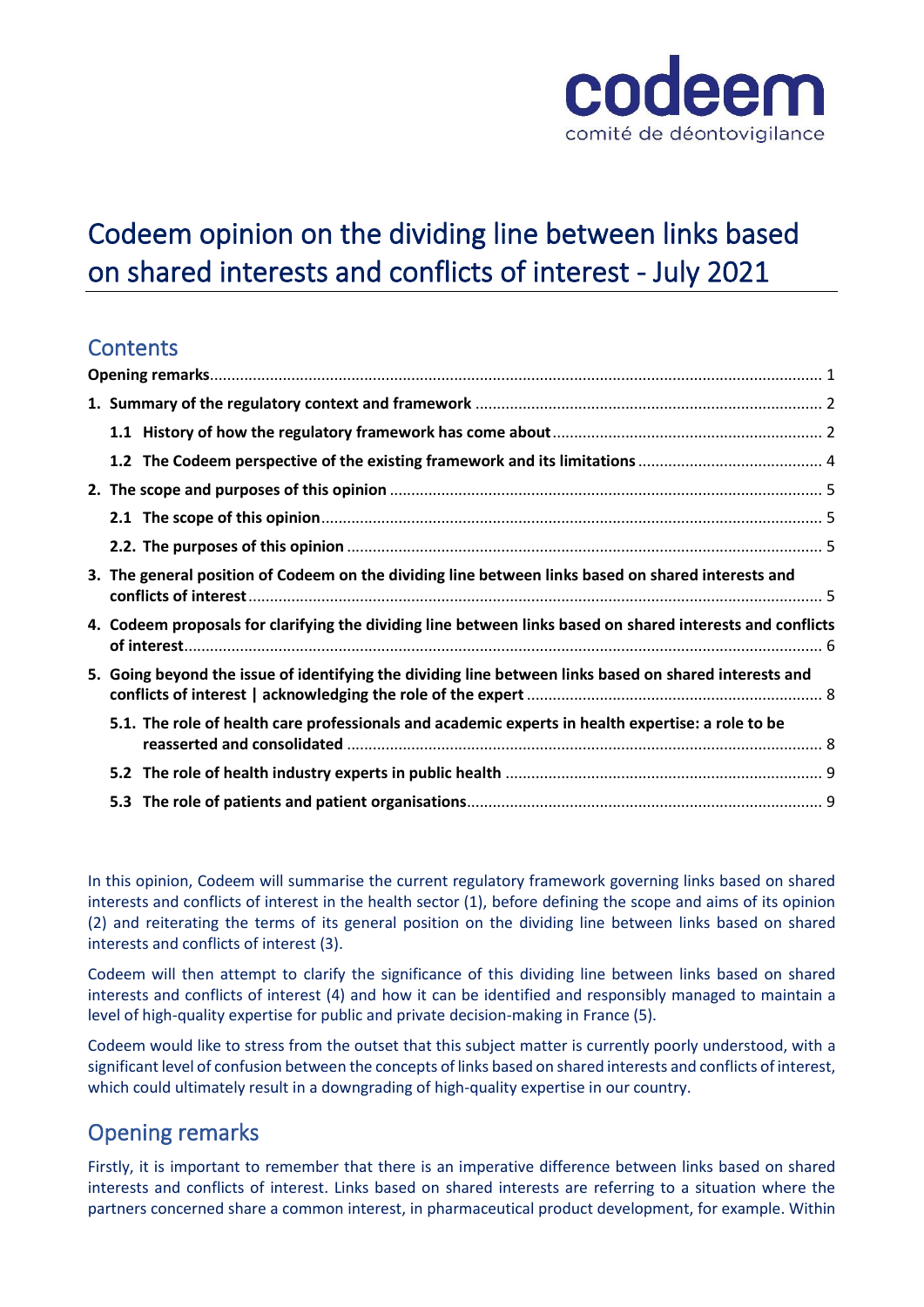a contractual relationship, such links based on shared interests may involve payment for work carried out. Indeed, no partnership would be possible without shared interests and their associated linkage. The links mean that there exists a mutual interest in working together on a scientific and intellectual project in the best interest of patients. This work requires time and investment. Links based on shared interests are therefore not only legitimate, but desirable, in a country that wishes to promote high-level research between public- and private-sector actors.

It is essential to make a clear distinction between this concept and that of conflict of interest. Reference should be made here to the definition of conflict of interest given by the Council of Europe and used by Transparency International (www.transparency-france.org). A conflict of interest arises out of a situation in which a public official has a personal interest which may influence, or appear to influence, the impartial exercise and purpose of his or her official duties. A conflict of interest arises when an organisation or individual is involved in multiple interests, one of which may corrupt the motivation to act for the benefit of the others. A conflict of interest may therefore arise when a person has to perform a public-interest task or function that competes with other interests and causes him or her to deviate from the public interest.

This raises questions around two essential values: on the one hand, the duty of probity, which must translate into total honesty in the exercise of a person's missions and, on the other hand, a duty of impartiality, which imposes the need for a person to exercise their mission with neutrality and intellectual rigour, without interference, in the knowledge that any failure in this respect may harm the validity and the quality of the overall process.

## <span id="page-1-1"></span><span id="page-1-0"></span>1. Summary of the regulatory context and framework

### 1.1 History of how the regulatory framework has come about

The regulatory framework governing links based on shared interests in the health sector has developed over many years, beginning with the health sector controversies of the 1990s and 2000s.

These cases highlighted the malfunctioning of the healthcare system in those decades. They have led the authorities to reform the conditions governing interaction between health care professionals and companies, as well as the decision-making procedures of health sector agencies, to ensure transparency and guard against conflicts of interest. At the same time, these legal and regulatory texts recognise the legitimacy of links based on shared interests, and have therefore attempted to draw a dividing line between links based on shared interests and conflicts of interest.

The system we have today has been gradually constructed by the following succession of laws and recommendations:

- Law 93-121 of 27 January 1993, known as the 'DMOS' or 'Anti-Gift Law', prohibits the granting of benefits to health care professionals by any natural or legal person involved in the manufacture or marketing of health products, regardless of whether such products are funded by social security or are involved in providing health services covered by French national health insurance scheme
- Law 2011-2012 of 29 December 2011, known as the 'Bertrand Law', strengthened the legal framework around the prevention and management of conflicts of interest, and is based on the implementation of 3 main principles:
	- $\triangleright$  The introduction of obligations binding different health sector actors to report links based on shared interests through the DPI (Déclaration Publique des Liens d'Intérêt / Public Disclosure of Links based on shared interests) system:

The DPI system serves two main purposes:

• To increase transparency around public-sector actions by publishing the links based on shared interests between decision-makers and health experts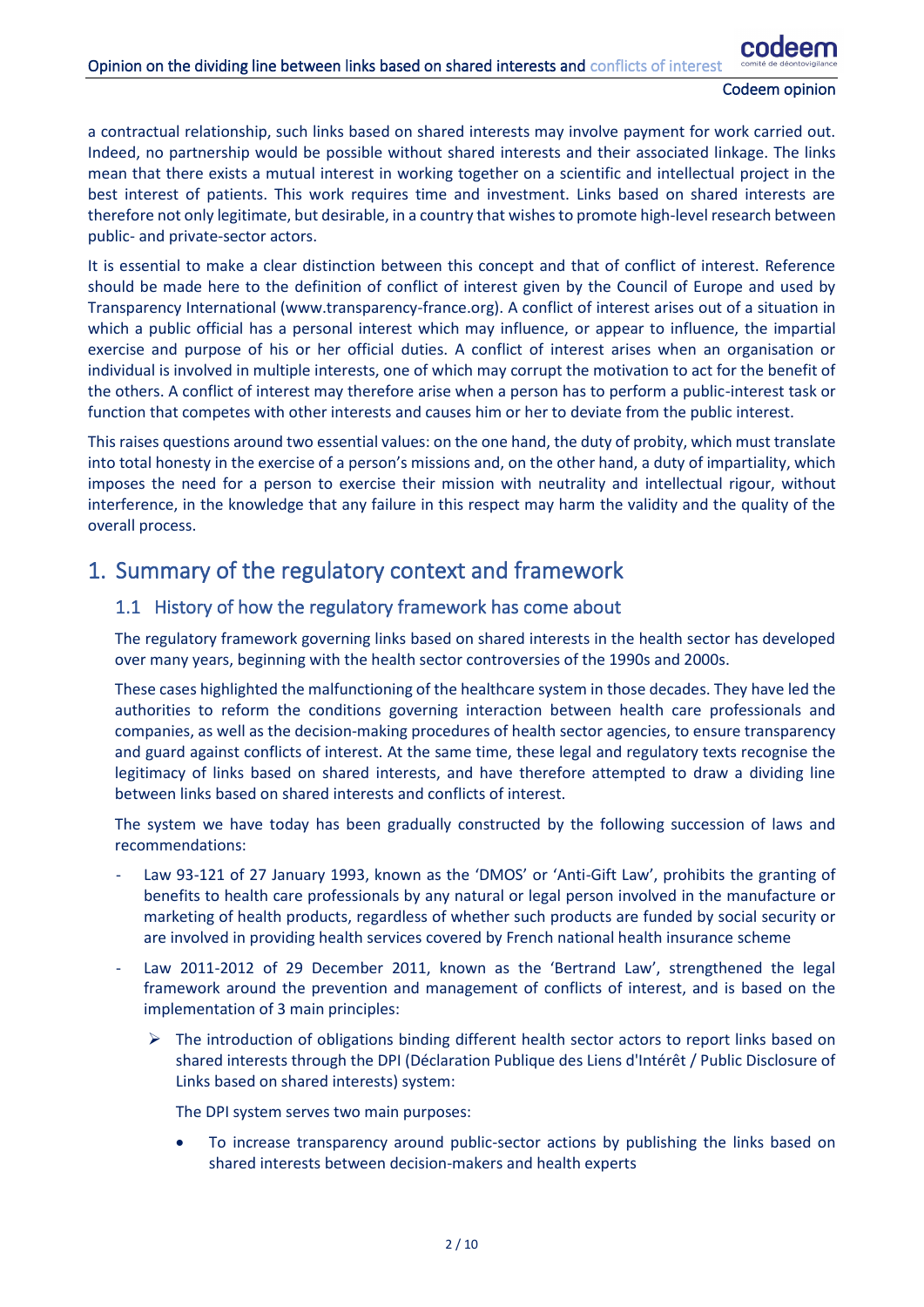- To give central government certainty about the impartiality and objectivity of those individuals involved in healthcare-related decision-making and health expertise through early-stage analysis of the links based on shared interests reported in relation to cases considered or responsibilities exercised
- $\triangleright$  Compliance with strict rules where health sector actors are involved in a conflict of interest: these rules apply on the basis of verifiable management procedures and control facilitated by the traceability and public disclosure of discussions
- $\triangleright$  Public disclosure of benefits granted to health care professionals by companies manufacturing or marketing health products for human use, by publishing these benefits on the 'Transparence-Santé' website
- Law 2013-907 of 11 October 2013 on transparency in public life created an independent administrative authority - the High Authority for Transparency in Public Life (Haute autorité pour la transparence de la vie publique or HATVP), whose mission is to verify the truthfulness of disclosures of assets and interests made by a number of elected officials and representatives of the authority

This law defines conflict of interest as follows: *"A conflict of interest is any situation where public and private interests conflict with the public interest, where conflict has the potential to influence, or appear to influence, the independent, impartial and objective exercise of a function."*

The health expertise charter approved by decree 2013-413 of 21 May 2013 which purpose is to enable the sponsors and organisations responsible for providing expert opinion to respect the principles of impartiality, transparency, plurality and adversarial process set out in Article L. 1452-1 of the French Public Health Code. It is designed to provide assurance around such expert opinion in terms of the competence and independence of those providing the expertise concerned, the traceability of the sources used, the transparency of the methods used and the clarity of the conclusions submitted.

As provided for in Article L.1452-2 of the French Public Health Code, the charter sets out the procedures for selecting experts (I), the expertise process and its relationship with the decisionmaking body (II), the concept of links based on shared interests, conflict of interest scenarios and procedures for managing such conflicts (III), and exceptional cases where account may be taken of work carried out by experts where a conflict of interest exists (IV).

The Charter defines the concepts of 'links based on shared interests' and 'conflict of interest':

- ➢ *"The concept of links based on shared interests covers the asset-related, professional or family interests or activities of the expert concerned where these relate to the purpose of the expertise he or she is requested to contribute."*
- ➢ *"A conflict of interest arises out of a situation in which the nature or intensity of the links based on shared interests of an expert have the potential to raise doubts regarding his or her impartiality or independence when exercising their mission in respect of the issues on which their expert opinion is sought."*
- The 23 March 2016 report of the Court of Auditors on the prevention of conflicts of interest relating to health expertise provides an initial assessment of the law of 29 December 2011 on this issue. It reiterates that the issue of conflicts of interest in the health sector is a central public concern, and one which demands guarantees that the decisions made by politicians and health agencies are impartial. It notes that the system in place to ensure transparency is flawed, and makes 10 recommendations for improving the organisational structure of central government and the health agencies, supporting the independence and quality of health expertise, improving the effectiveness of the system for declaring interests, and introducing effective checking of their truthfulness by an independent body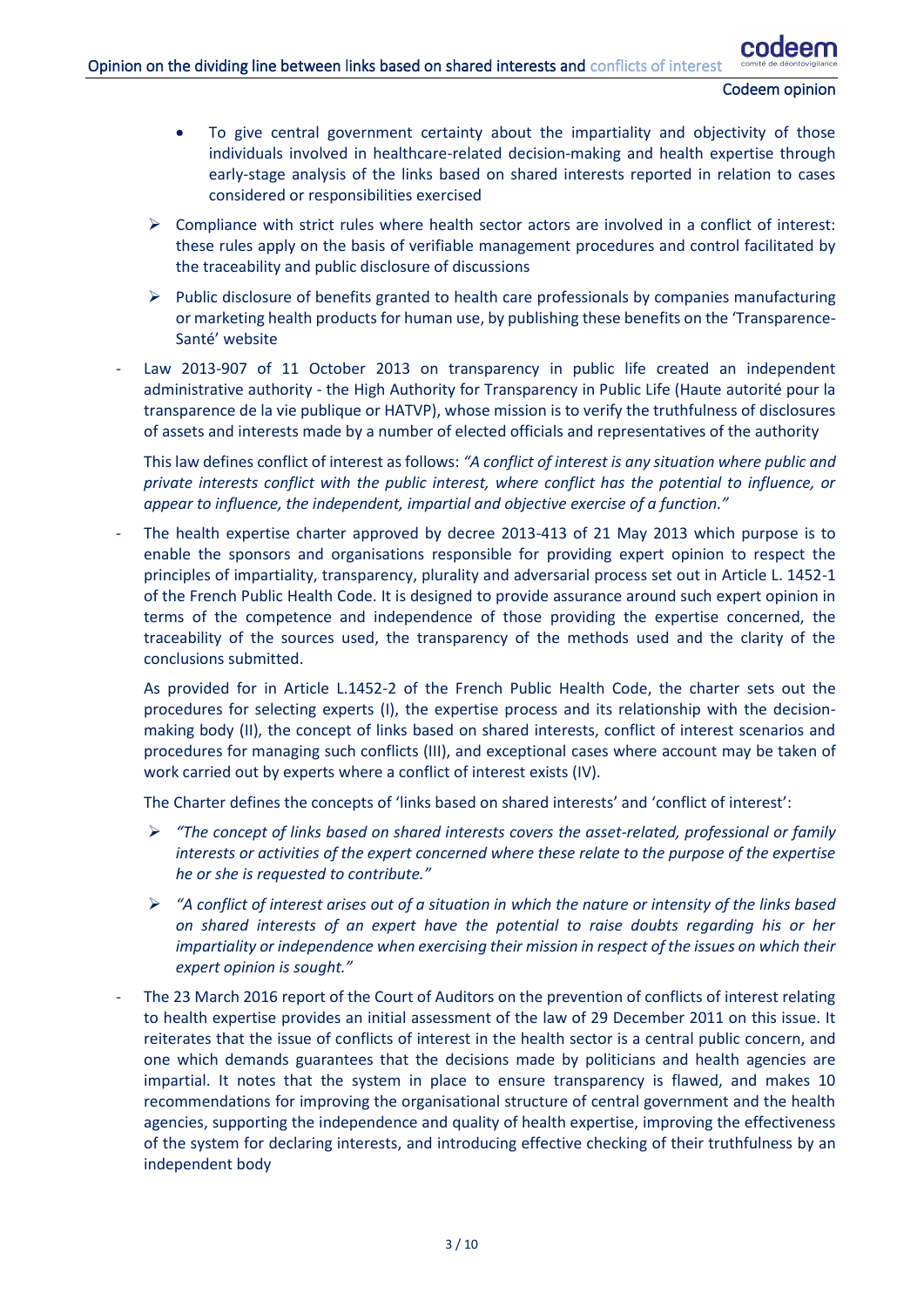- Law 2016-41 of 26 January 2016, known as the 'health system modernisation law', strengthens the transparency system and provides for the disclosure and publication on the 'Transparence-Santé' website of payments made in the context of collaboration between pharmaceutical companies and health care professionals. The law also requires health agencies to appoint ethics officers
- Law 2019-774 of 24 July 2019, known as the 'Ma santé 2022' law, ratifies Order 2017-49 of 19 January 2017 reforming the 'Anti-Gift' system, and extends the ban on benefits to include students studying for careers as health care professionals, associations of health care professionals, learned societies and National Professional Councils
- Moreover, in recent years, the Council of State (Conseil d'Etat) has regularly been required to rule on conflicts of interest, the effect of which has been to clarify their contours. The Council of State conducts factual analyses of direct and indirect links based on shared interests to determine whether or not they are so close as to compromise the impartiality of the expert. The Council of State adopts a very narrow interpretation of the concept of conflict of interest.
- In March 2019, the Minister for Higher Education, Research and Innovation appointed Professor Truchet to clarify the conditions governing participation in public expertise processes, with particular emphasis on health issues. The resulting report - The Truchet report - on public health expertise, environment and food issues has yet to be published.

### <span id="page-3-0"></span>1.2 The Codeem perspective of the existing framework and its limitations

- It is clear that despite the progress resulting from these texts and recommendations, the subject remains topical today, due largely to the absence of universally accepted clear criteria on the basis of which an action is considered to be legitimate links based on shared interests or a conflict to be resisted. Opposing positions are emerging in society, with a major risk that eminent and respected experts may be deterred from contributing, thereby weakening the level of expert opinion provided. As a result, a climate of mistrust has developed in France, which is affecting the recruitment of experts in the health sector.
- The system is currently underpinned by three major pillars that Codeem believes to be essential:
	- the general introduction of obligations to disclose and publish interests
	- transparency around the decision-making processes of expert committees, which involves recording their discussions and publishing the minutes
	- lastly, transparency around benefits granted to health care professionals by pharmaceutical companies and their publication on a single website

The links of experts should be analysed to determine the actual level of their involvement in the work, depending on the nature, intensity and length of the relationship.

- However, Codeem is aware that these three cornerstones of the process to define the dividing line between links based on shared interests and conflicts of interest have yet to result in a clear and consensual definition around their implementation, which inevitably leaves room for disparities in interpretation, and ultimately results in significant risk regarding the quality of expert opinion provided: the risk here is that all experts become disqualified as soon as they have links based on shared interests on a given topic, thereby depriving the health sector of high-quality experts.
- Nevertheless, it is important to remember that any professional well respected within a given area of expertise may have links based on shared interests in his or her field of action (this is precisely what makes them an expert in their field), and that the fact of having such links is a guarantee of competence.
	- Conversely, the fact of not having any links may raise questions about the legitimacy of the 'expert', who may then be supposed to be unfamiliar with 'the practical realities of the world of pharmaceuticals'. This would be particularly true if - as has already been seen - experts were required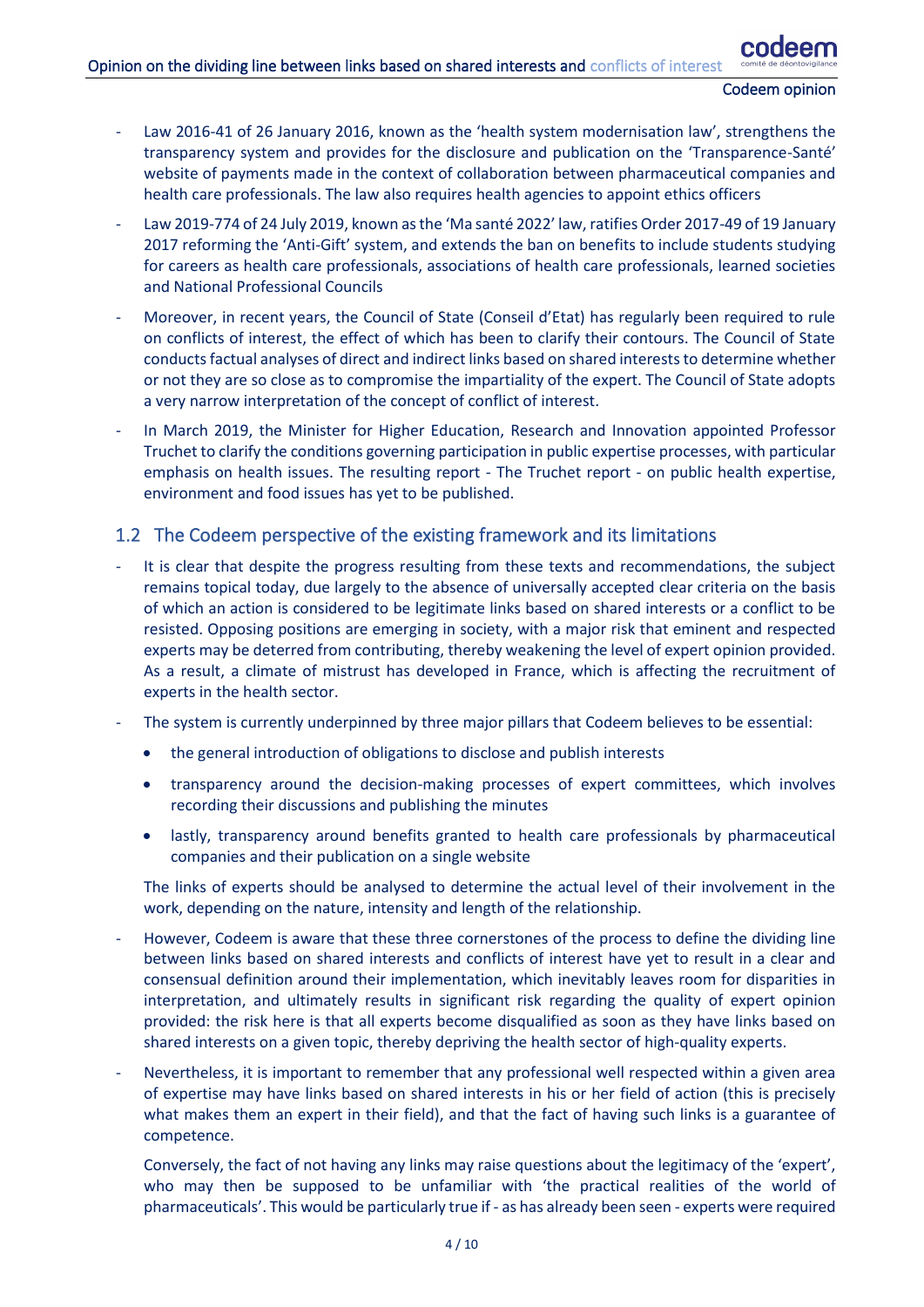to give an opinion in a medical field that was not their own: for example, a dermatologist being required to assess the medical benefits of a pharmaceutical product indicated for the treatment of diabetes.

So in the context of the current public and political debate, the major risk would be to treat any links based on shared interests as a conflict, thereby excluding any competent person on the basis of their collaborations or professional status.

**It is therefore important to emphasise that links based on shared interests do not necessary lead to a conflict of interest, and that the evaluation criteria are yet to be clearly stated, set out and agreed upon.** 

# <span id="page-4-1"></span><span id="page-4-0"></span>2. The scope and purposes of this opinion

### 2.1 The scope of this opinion

This opinion is not intended to:

- Be limited to consideration of the links based on shared interests and conflicts of interest specific to experts working on behalf of the pharmaceutical industry: it forms part of a wider reflection that includes all those involved in the process of pharmaceutical research, development and assessment
- Redefine the concepts of links based on shared interests and conflicts of interest
- Analyse the existing legislative and regulatory framework

This opinion is intended to:

- Summarise the existing legislative and regulatory framework
- Analyse current practices in the specific field of health. Other sectors are not addressed
- Propose a solution for clarifying these concepts and identifying criteria for deciding when the dividing line between links based on shared interests and conflict of interest is crossed.

### <span id="page-4-2"></span>2.2. The purposes of this opinion

- ➢ **To open** a genuinely collective and inclusive process of consultation and define evaluation criteria that will ensure that choices made in appointing experts are sound and transparent:
	- The criteria must be universally understood to ensure that there is one clear rule for everyone.
	- The relevance of the criteria should be questioned on the basis of the desired objective: highquality expertise, with particular emphasis on interactions between health care professionals and manufacturers as part of pharmaceutical product research and therapeutic innovation, and as part of health authority assessment of pharmaceutical products.
- ➢ **To clarify** the dividing line between links based on shared interests and conflicts of interest on the basis of this objective, with the aim of sustaining the quality of health expertise essential for maintaining the high level of innovation and therapeutic progress in France.

# <span id="page-4-3"></span>3. The general position of Codeem on the dividing line between links based on shared interests and conflicts of interest

Codeem continues to assert the principles set out in its 2016 opinion (summarised below), and is taking this opportunity to clarify its position.

Extract from the 2016 Codeem opinion: *"it is worth restating the reality that every professional has links based on shared interests within his or her own field of expertise, but that not every link based on shared interests is necessarily a conflict of interest. It should also be highlighted at this point that if every specialist*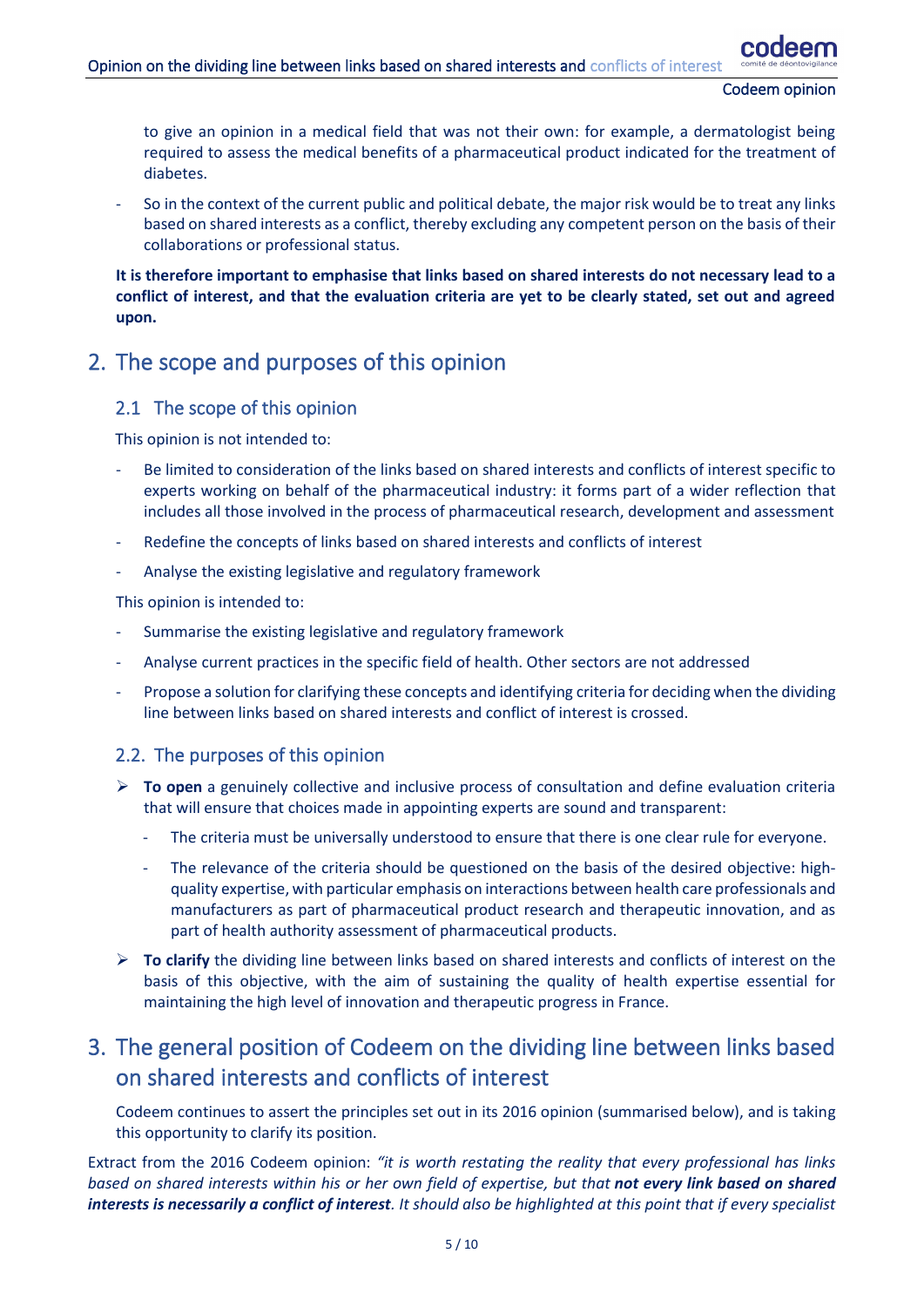#### Opinion on the dividing line between links based on shared interests and conflicts of interest

Codeem opinion

*were to be disqualified purely because he or she had an interest in a given topic, there would no longer be any high-quality experts eligible to provide expert opinion in France. In this context, Codeem would like to reiterate that all professionals are obliged to disclose and publicise their links based on shared interests so that they can be considered and checked in a spirit of total transparency. The dividing line between links based on shared interests and conflicts of interest is part of the wider debate on transparency".*

This issue is part of the wider debate on transparency.

Codeem believes that the principle of transparency and its application must be reasserted and supported, but the question nevertheless arises of determining the type of transparency our country wants to have, and how it will ensure high-quality expertise on technical and ethical issues.

In practical terms, applying the principle of transparency is an important aspect of integrity in professional relationships and trust, particularly in the world of pharmaceuticals. But looking beyond the principle, it is also about examining and assessing the way in which interests are disclosed and the way they are interpreted and acted upon.

#### **In this context, two questions arise: should all links based on shared interests be treated as suspect? And how will that work in practice?**

As a preliminary step, Codeem has identified two risks in analysing these issues:

The first risk is addressing the issue of expert independence by interpreting any links based on **shared interests as a conflict of interest.** Supported by certain movements in society, this drift towards an extreme interpretation of all links based on shared interests as conflicts of interest runs the risk of making the provision of expert opinion a very perilous one, thereby depriving us of excellence in expertise - essential for therapeutic innovation - and excluding competent experts who are equally essential for informing the process of collective decision-making.

**To address this risk and engage in a constructive national debate, it is essential that we resolve the ambiguity between the existence of links based on shared interests and the definition of conflicts of interest. Transparency should be seen as an asset, and not as a means of systematically justifying exclusion.**

No links based on shared interests should be considered as suspect by default, but rather as a guarantee of competence.

- **The second risk is procedural: it appears that the methods used to analyse, assess and qualify links - and therefore the dividing line between a links based on shared interests and a conflict of interest - differ depending on the actors and settings involved (institutions, agencies, academia, etc.)**, which inevitably means that interpretations can sometimes differ very widely. There is therefore a very real need for interpretative guidance on distinction between links based on shared interests and conflicts of interest.

**It appears essential to adopt a common approach at national level to harmonise the way in which links based on shared interests are viewed, and crucially to define which constitute a valid reason for excluding an expert or otherwise.**

# <span id="page-5-0"></span>4. Codeem proposals for clarifying the dividing line between links based on shared interests and conflicts of interest

Codeem begins with the belief that the concept of interest goes far beyond the purely financial: both links based on shared interests and conflicts of interest may involve financial considerations, but can also be intellectual, cultural, affective and cognitive; all these elements must therefore be taken into account by any analysis. Similarly, legitimate compensation for work done in the field of research, innovation and expertise should not be considered as systematically suspect and therefore a reason for exclusion.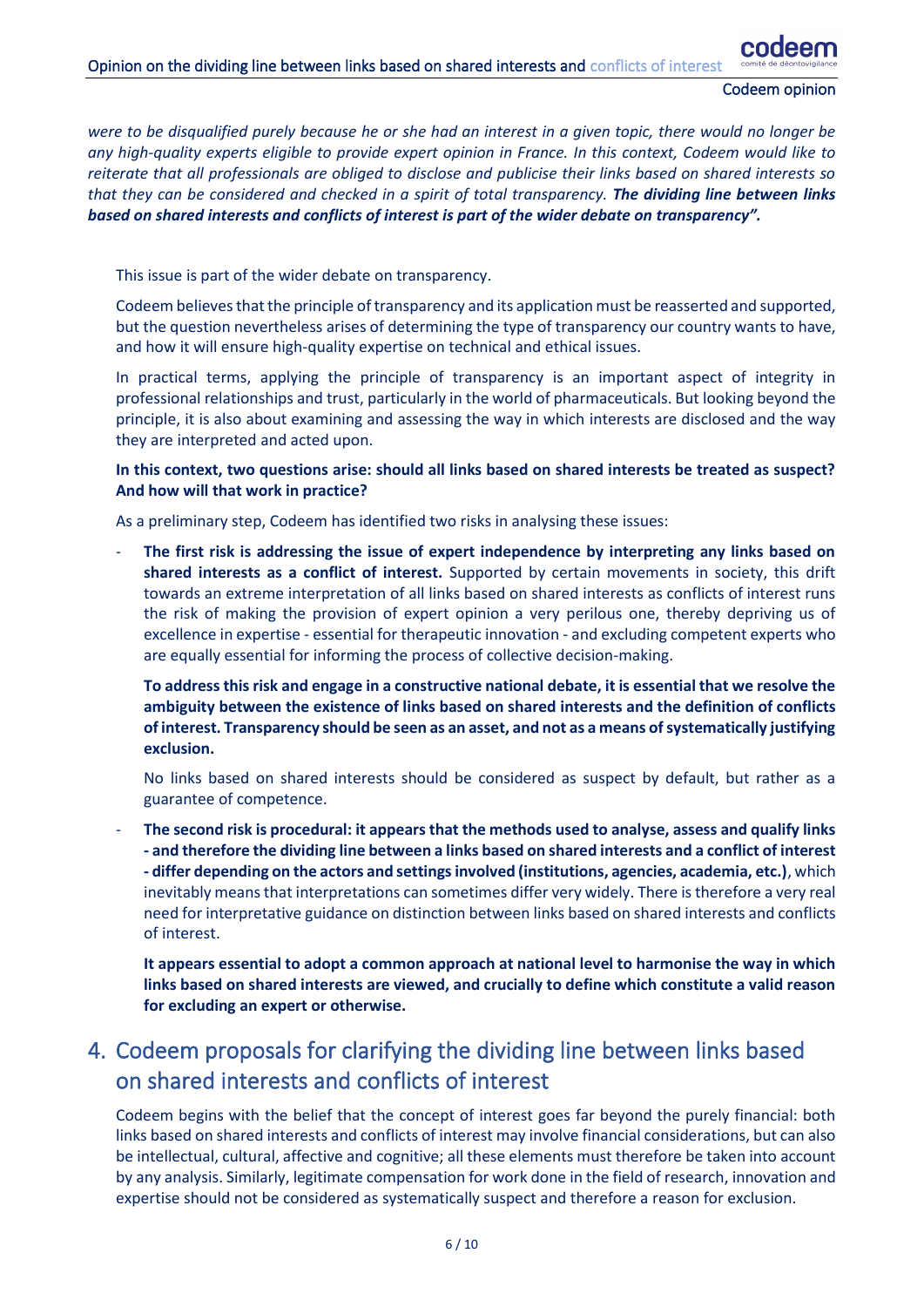It is on the basis of this premise that Codeem will use this opinion to propose a methodology for making this assessment:

• **Analysing situations on the basis of factual evidence**: the first recommendation is to avoid any default principle, but to analyse the situation concerned, i.e. the situation of the expert and the subject matter of the expert input he or she is providing on a collaborative working basis.

As previously stated, the existence of a link should not in itself be a criterion for excluding an expert.

This recommendation seems obvious at first glance, but the way the process is currently applied nevertheless argues for this common sense reminder.

- For the purpose of conducting this analysis, Codeem proposes **the introduction of a verification procedure** based on the following mechanisms:
	- ➢ **Ensuring application of the criteria** specified in the current process so that reliable, transparent and reproducible decisions can be made which clarify who cannot be retained as expert, taking full account of:
		- $\checkmark$  The concept of transparency in decision-making and publication of all links and benefits
		- $\checkmark$  The concept and level of impartiality on the understanding that everyone speaks about and explains the background of their involvement and what interests they represent
		- $\checkmark$  The concept of plurality and adversarial practice as it applies to expert opinion and counterbalances individual importance
		- $\checkmark$  The concept of competence, which must always be the prime objective, since it is essential for the provision of expert opinion
	- ➢ **Practical application of these criteria** could be achieved through an **assessment process** that includes the mandatory consideration of these 4 points.

The analytical matrix would be guided by the following considerations:

- $\checkmark$  Full and comprehensive transparency, with the recording of discussions, publication of minutes and systematic publication or provision of information about links based on shared interests, not only annually, but also before any provision of an expert opinion. This ultimate level of transparency makes it possible to identify situations that pose a real risk
- $\checkmark$  The principle of plurality through the use of multiple experts: the number and diversity of experts is an effective way of neutralising dependencies. This form of plurality in using expert opinions is essential, and should make it possible to dispense with any individual source of expert opinion when no longer required
- $\checkmark$  The principle of adversarial interaction, which reflects a plurality not only of viewpoints, but also of sectors (public/private, academic/industrial, professionals/users, etc.) and allows a balance to be struck between experts and their viewpoints. The principle of adversarial interaction should be actively promoted, since it facilitates contrasting competencies, ideas and opinions
- $\checkmark$  The principles of integrity and impartiality, including the concept of links based on shared interests: it is important to bear in mind that highly experienced experts lose neither their integrity, impartiality nor professional ethical principles simply because links based on shared interests exist. This is inherent to the ethics of experts, who must be aware of the need to resist any attempt at influencing their freedom of thought
- The principle of independence, which is to be relativised and balanced: in reality, it is possible not to be independent of a current of thought, institutional culture, competency or professional corpus. In such cases, the concept of independence may be poorly thought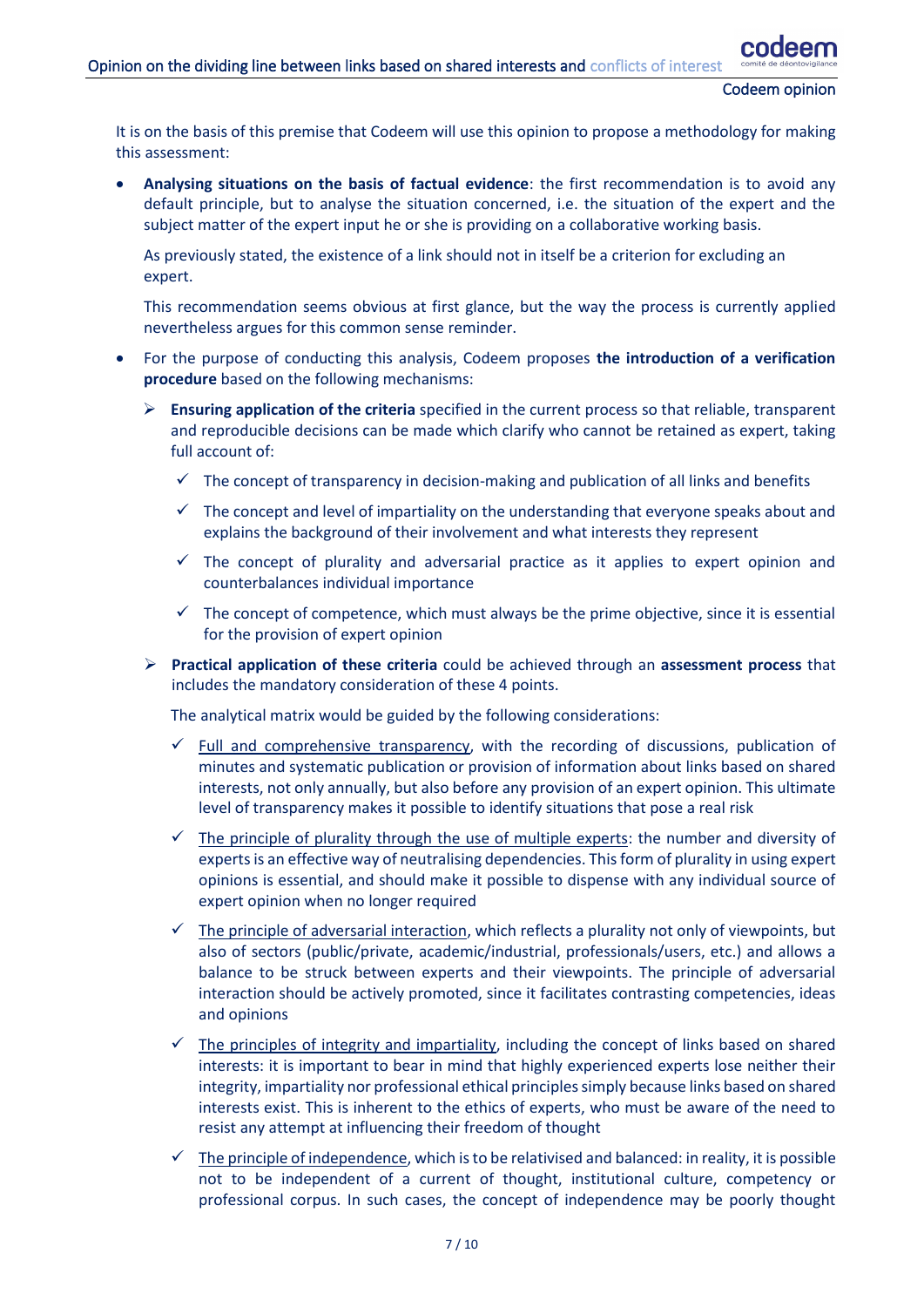through and assessed, and therefore be inconsistent with the subject concerned. Independence should not be instituted as a blind principle, but as an ultimate goal of expertise.

The strict disconnection of the expert opinion process from the decision-making process. The expert must not be the decision-maker. On the other hand, decision-makers inevitably need to draw on a variety of adversarial expertise.

With such a structure, and particularly regarding plurality and collegiality when providing expert opinions, it could be possible even to envisage a situation where certain conflicts of interest that meet all the criteria set out above might not necessarily lead to the exclusion of certain experts, especially where the opinion of the expert concerned would be essential to shedding light on a subject, and his or her opinion would be purely consultative, and counterbalanced by the collective expertise of the others.

# <span id="page-7-0"></span>5. Going beyond the issue of identifying the dividing line between links based on shared interests and conflicts of interest | acknowledging the role of the expert

**In addition to analysis, the diversity of experts available leads Codeem to the belief that all have the opportunity to make their personal contributions to the wider scientific debate.**

Codeem is aware of the very broad diversity of experts with the potential to contribute to the wider health debate. All are potentially legitimate contributors of expertise. However, it appears that in practice, they are not all given the same level of consideration, due largely to the lack of clarity over what separates the concepts of links based on shared interests and of conflicts of interest.

**Any clarification of the dividing line between the two must result in high-quality expertise achieved by involving a plurality of experts, but before that can happen, all these different types of expert must be recognised as legitimate contributors.**

<span id="page-7-1"></span>Codeem would like to draw particular attention to the following types of expert:

### 5.1. The role of health care professionals and academic experts in health expertise: a role to be reasserted and consolidated

The ethical expertise provided by health care professionals and academics is central to the corruption prevention system, and is therefore subject to the preventive rules referred to above. Nevertheless, it is now coming under increasing suspicion.

However, as a result of their knowledge not only of pathologies, treatments and care pathways, but also of pharmaceuticals, the majority of which they have acquired through research and scientific partnerships with pharmaceutical companies (i.e. links based on shared interests), these professionals are high-quality experts whose input is indispensable to the nation's health system. If these links are permitted to raise suspicion about the nature of their interest, then we risk impoverishing academic excellence in France.

**Codeem is at pains to stress the need to retain the services of these experts**, because unlike so-called 'institutional' experts who have no links based on shared interests, these health care professionals, researchers and academics have in-depth knowledge of the realities of professional practices and scopes of expertise.

Codeem also reiterates that advanced research needs close collaboration between these experts from the worlds of health and business to enable the development of new pharmaceutical products that improve quality of life for patients. In turn, these professionals need the expertise of industry to give substance to their projects and experiments, and to optimise scientific and medical knowledge.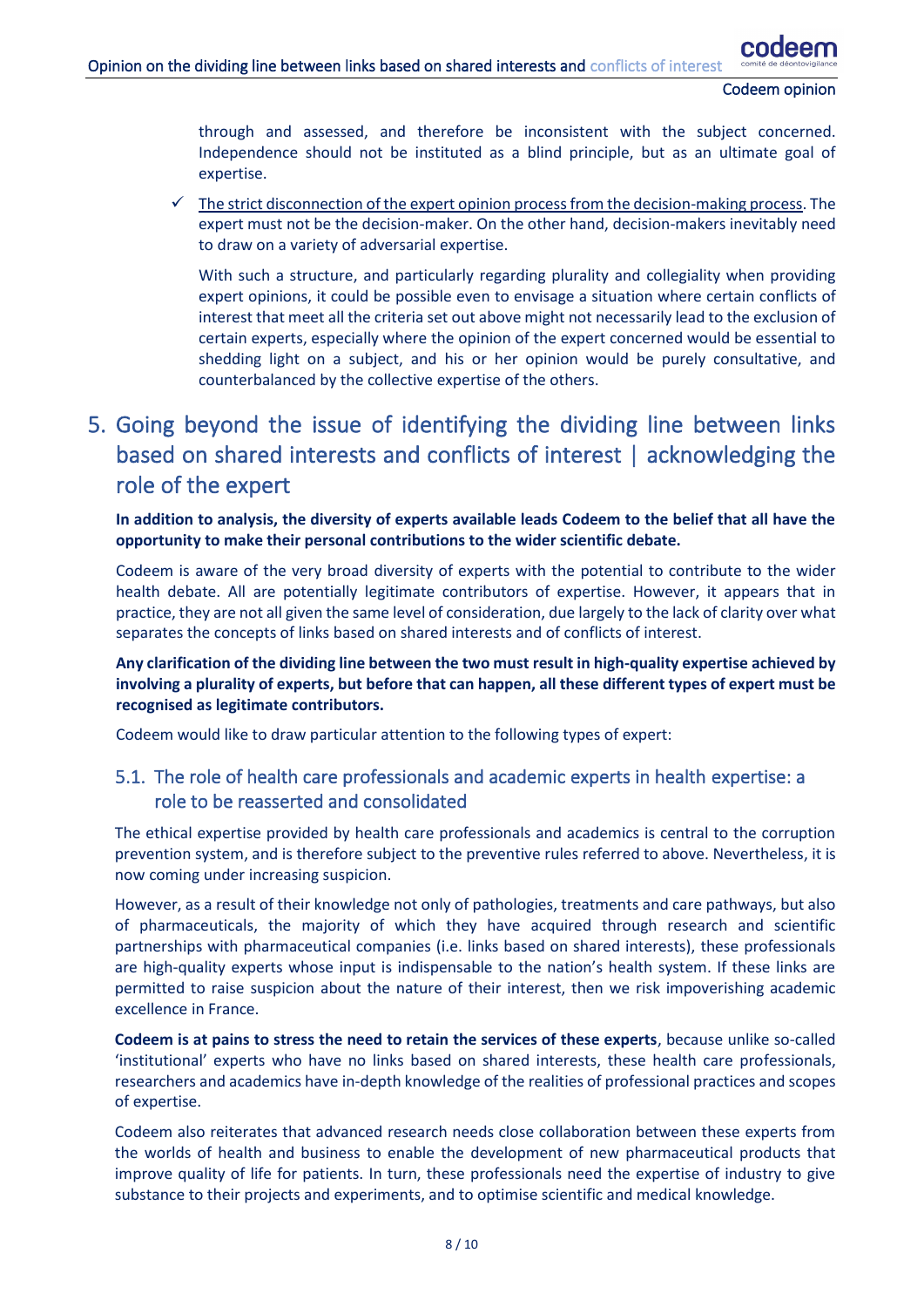### <span id="page-8-0"></span>5.2 The role of health industry experts in public health

The question over the role of health industry experts in public decision-making is probably the most complex and sensitive of all to answer.

This is the issue which underlies that of the integrity of expertise, and which has been undermined for some time. The challenge of rehabilitating the status of expertise is therefore a substantial one.

To succeed in that challenge means that we cannot afford to overlook the role that the competencies of these experts can play in public decision-making in terms of pharmaceutical products.

**As is the case with other types of expert, public decision-making should not be deprived of privatesector expertise, where the skills concerned would benefit public decision-making. In this respect, Codeem is at pains to stress that the skills of 'industry' experts must be called upon to ensure that certain areas of public decision-making are relevant to the real world. We must therefore combat the ambient climate of suspicion, which is particularly strong in France, and which holds that all pharmaceutical companies are suspect and do not act in favour of the general interest and of patients. The recent health crisis has underlined the importance of such collaboration and the sharing of expertise with pharmaceutical industry actors.**

Naturally, they must be fully and strictly bound by the rules of integrity that apply to the provision of expert opinion just as they do to other actors, and those rules must express the spirit of the criteria we set out earlier for identifying the dividing line between links based on shared interests and conflicts of interest.

#### <span id="page-8-1"></span>5.3 The role of patients and patient organisations

The voice of patients and patient organisations is being increasingly and more attentively heard and acted upon by health sector actors.

Patient organisations and patients themselves have for many years been involved in a working relationship with the pharmaceutical industry, particularly in the context of the contribution to Scientific Councils.

The role of patients and patient organisations in the public decision-making of some health agencies is a more recent development: the HAS Transparency Commission, which has responsibility for pharmaceutical product assessment, has two representatives of patient and health system user organisations among its members.

This growing role being played by these actors is also developing the concept of the 'expert patient' and the implications of that status for increased transparency.

The HAS defines expert patients as *'patients who have acquired substantial and detailed knowledge of their illnesses or diseases over time'.* The HAS also notes that there is currently no recognition by health institutions of the status of expert patients. At a symposium held in 2016, the HAS made the point that *'The experience of patients contributes a viewpoint complementary to that of health care professionals*. *Taking this fact into account is a necessity if our health system is to evolve towards a greater level of democracy'.* (the words of HAS President Professor Agnès Buzyn in her opening address to the 'Patient dynamics, innovation and measurement' symposium) (https://www.hassante.fr/jcms/pprd\_2974297/en/patients-et-soignants-vers-un-necessaire-partenariat).

**While stressing the need to apply the principle of transparency, Codeem welcomes the growing level of recognition around the expertise offered by patients and patient organisations, and encourages the use of that expertise.**

**Codeem calls for further collective reflection on these issues:**